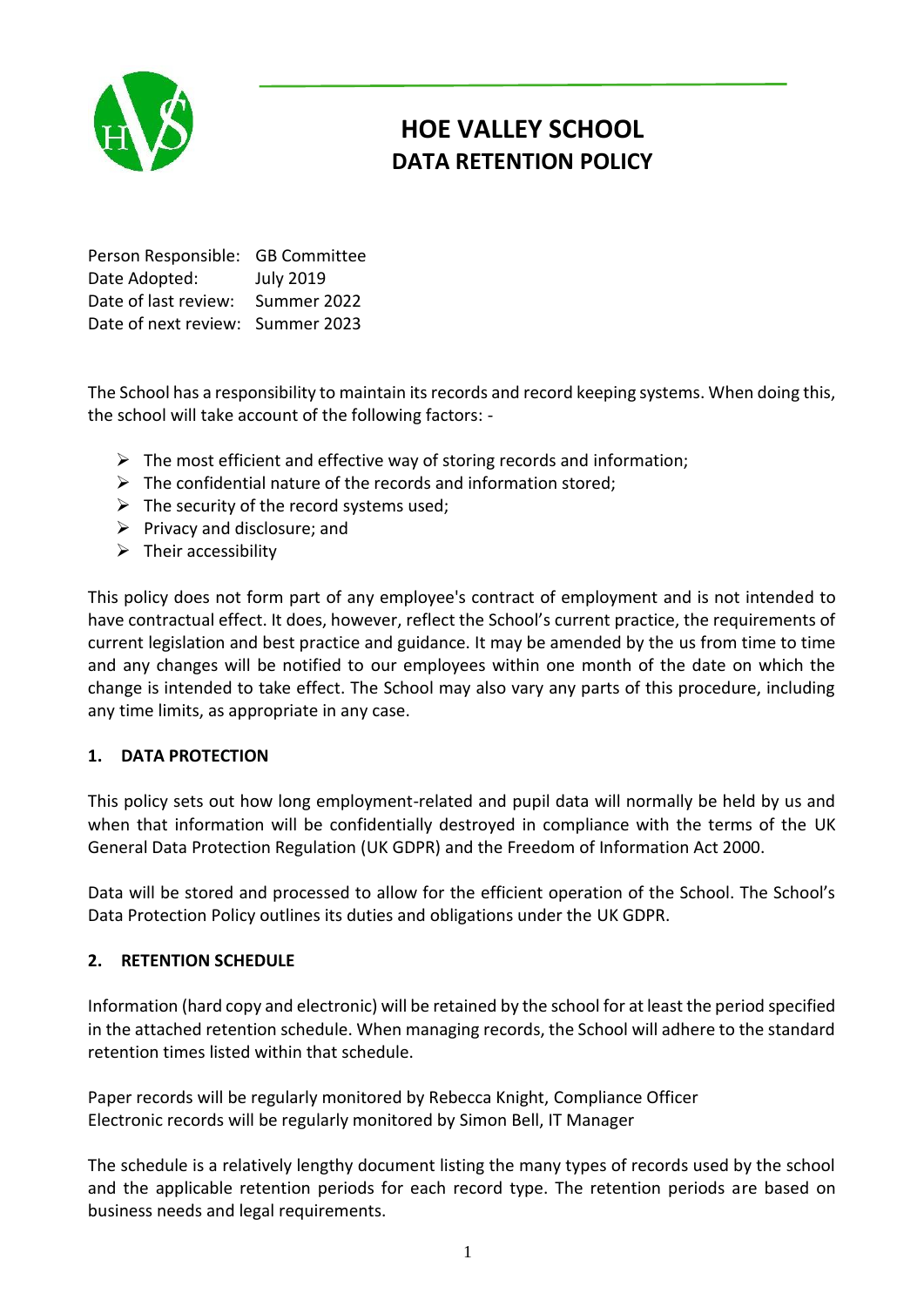# **3. DESTRUCTION OF RECORDS**

Where records have been identified for destruction they will be disposed of in an appropriate way. All information is reviewed before destruction to determine whether there are special factors that mean destruction should be delayed, such as potential litigation, complaints or grievances.

All paper records containing personal information, or sensitive policy information should be shredded before disposal where possible. All other paper records should be disposed of by an appropriate waste paper merchant. All electronic information will be deleted.

The School maintains a database of records which have been destroyed and who authorised their destruction. When destroying documents, the appropriate staff member should record in this list at least: -

- $\triangleright$  File reference (or other unique identifier);
- $\triangleright$  File title/description;
- $\triangleright$  Number of files:
- $\triangleright$  Name of the authorising officer;
- $\triangleright$  Date destroyed or deleted from system; and
- $\triangleright$  Person(s) who undertook destruction

## **4. RECORD KEEPING OF SAFEGUARDING**

Any allegations made that are found to be malicious must not be part of the personnel records. For any other allegations made, the School will keep a comprehensive summary of the allegation made, details of how the investigation was looked into and resolved and any decisions reached. This will be kept on the personnel files of the accused.

Any allegations made of sexual abuse will be preserved by the School for the term of an inquiry by the Independent Inquiry into Child Sexual Abuse. All other records (for example, the personnel file of the accused) will be retained until the accused has reached normal pension age or for a period of 10 years from the date of the allegation if that is longer. Guidance from the Independent Inquiry Child Sexual Abuse states that prolonged retention of personal data at the request of an Inquiry would not contravene data protection regulation provided the information is restricted to that necessary to fulfil potential legal duties that a School may have in relation to an Inquiry.

Whilst the Independent Inquiry into Child Sexual Abuse is ongoing, it is an offence to destroy any records relating to it. At the conclusion of the Inquiry, it is likely that an indication regarding the appropriate retention periods of the records will be made.

## **5. ARCHIVING**

Where records have been identified as being worthy of preservation over the longer term, arrangements will be made to transfer the records to the archives. A database of the records sent to the archives is maintained by Rebecca Knight. The appropriate staff member, when archiving documents should record in this list the following information: -

- $\triangleright$  File reference (or other unique identifier);
- $\triangleright$  File title/description;
- $\triangleright$  Number of files; and
- $\triangleright$  Name of the authorising officer.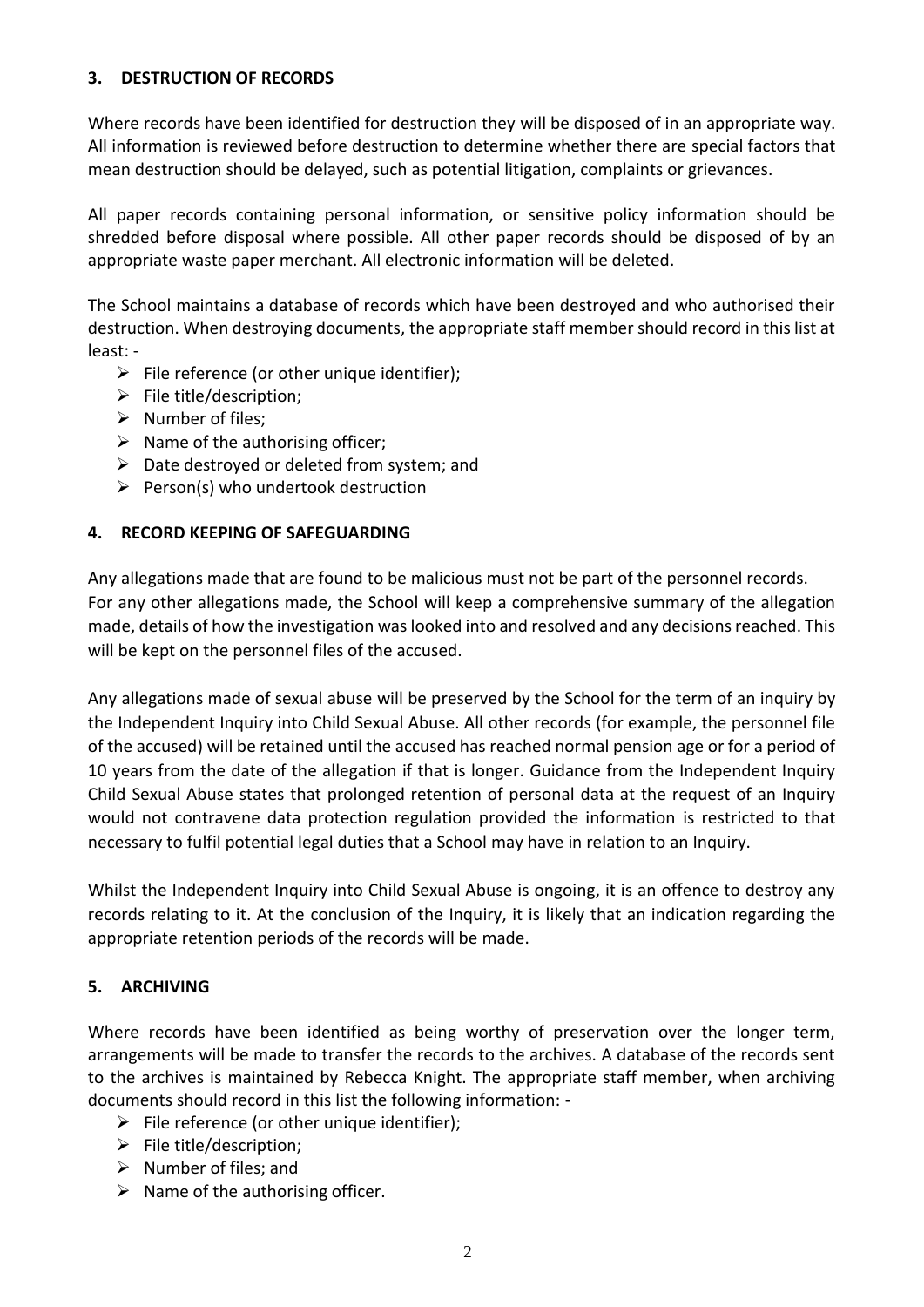# **6. TRANSFERRING INFORMATION TO OTHER MEDIA**

Where lengthy retention periods have been allocated to records, members of staff can convert paper records to other media such as digital media or virtual storage centres (such as cloud storage). The lifespan of the media and the ability to migrate data where necessary will always be considered.

# **7. RESPONSIBILITY AND MONITORING**

The School Business Manager has primary and day-to-day responsibility for implementing this Policy. The Data Protection Officer, in conjunction with the School is responsible for monitoring its use and effectiveness and dealing with any queries on its interpretation. The data protection officer will consider the suitability and adequacy of this policy and report improvements directly to management.

Internal control systems and procedures are subject to regular audits to provide assurance that they are effective in creating, maintaining and removing records.

Management at all levels are responsible for ensuring those reporting to them are made aware of and understand this Policy and are given adequate and regular training on it.

## **8. EMAILS**

Emails accounts are not a case management tool in itself. Generally emails may need to fall under different retention periods (for example, an email regarding a health and safety report will be subject to a different time frame to an email which forms part of a pupil record). It is important to note that the retention period will depend on the content of the email and staff must file those emails in the relevant areas to avoid the data becoming lost.

## **PUPIL RECORDS**

All Schools with the exception of independent schools, are under a duty to maintain a pupil record for each pupil. If a child changes schools, the responsibility for maintaining the pupil record moves to the next school. We retain the file for a year following transfer in case any issues arise as a result of the transfer.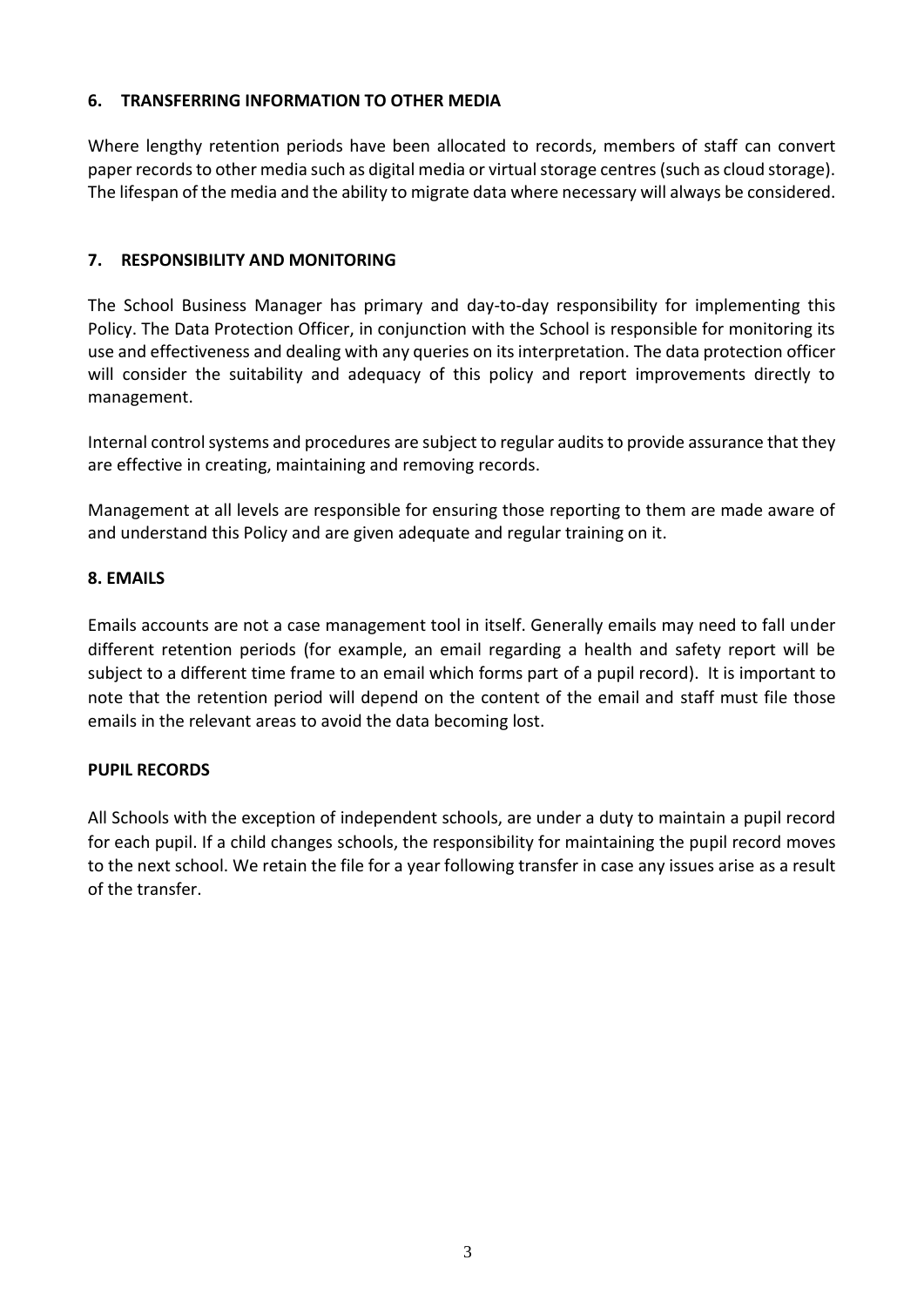# **RETENTION SCHEDULE**

| <b>FILE DESCRIPTION</b>                                                                                   | <b>RETENTION PERIOD</b>                                                                                                                                                                                                                                                                                             |
|-----------------------------------------------------------------------------------------------------------|---------------------------------------------------------------------------------------------------------------------------------------------------------------------------------------------------------------------------------------------------------------------------------------------------------------------|
| <b>Employment Records</b>                                                                                 |                                                                                                                                                                                                                                                                                                                     |
| Job applications and interview records of<br>unsuccessful candidates                                      | Six months after notifying unsuccessful<br>candidates, unless the school has<br>applicants' consent to keep their CVs for<br>future reference. In this case, application<br>forms will give applicants the opportunity<br>to object to their details being retained                                                 |
| Job applications and interview records of<br>successful candidates                                        | 6 years after employment ceases                                                                                                                                                                                                                                                                                     |
| Written particulars of employment,<br>contracts of employment and changes to<br>terms and conditions      | 6 years after employment ceases                                                                                                                                                                                                                                                                                     |
| Right to work documentation including<br>identification documents                                         | 6 years after employment ceases                                                                                                                                                                                                                                                                                     |
| Immigration checks                                                                                        | 2 years after the termination of<br>employment                                                                                                                                                                                                                                                                      |
| DBS checks and disclosures of criminal<br>records forms                                                   | As soon as practicable after the check has<br>been completed and the outcome recorded<br>(i.e. whether it is satisfactory or not) unless<br>in exceptional circumstances (for example<br>to allow for consideration and resolution of<br>any disputes or complaints) in which case,<br>for no longer than 6 months. |
| Change of personal details notifications                                                                  | No longer than 6 months after receiving<br>this notification                                                                                                                                                                                                                                                        |
| <b>Emergency contact details</b>                                                                          | Destroyed on termination                                                                                                                                                                                                                                                                                            |
| Personnel and training records                                                                            | While employment continues and up to six<br>years after employment ceases                                                                                                                                                                                                                                           |
| Annual leave records                                                                                      | Six years after the end of tax year they<br>relate to or possibly longer if leave can be<br>carried over from year to year                                                                                                                                                                                          |
| Consents for the processing of personal and<br>sensitive data                                             | For as long as the data is being processed<br>and up to 6 years afterwards                                                                                                                                                                                                                                          |
| <b>Working Time Regulations:</b><br>$\triangleright$ Opt out forms<br>Records of compliance with WTR<br>➤ | $\triangleright$ Two years from the date on which they<br>were entered into<br>$\triangleright$ Two years after the relevant period                                                                                                                                                                                 |
| Disciplinary and training records                                                                         | 6 years after employment ceases                                                                                                                                                                                                                                                                                     |
| Training                                                                                                  | 6 years after employment ceases or length<br>of time required by the professional body                                                                                                                                                                                                                              |
| Staff training where it relates to<br>safeguarding or other child related training                        | Date of the training plus 40 years                                                                                                                                                                                                                                                                                  |
| Annual appraisal/assessment records                                                                       | Current year plus 6 years                                                                                                                                                                                                                                                                                           |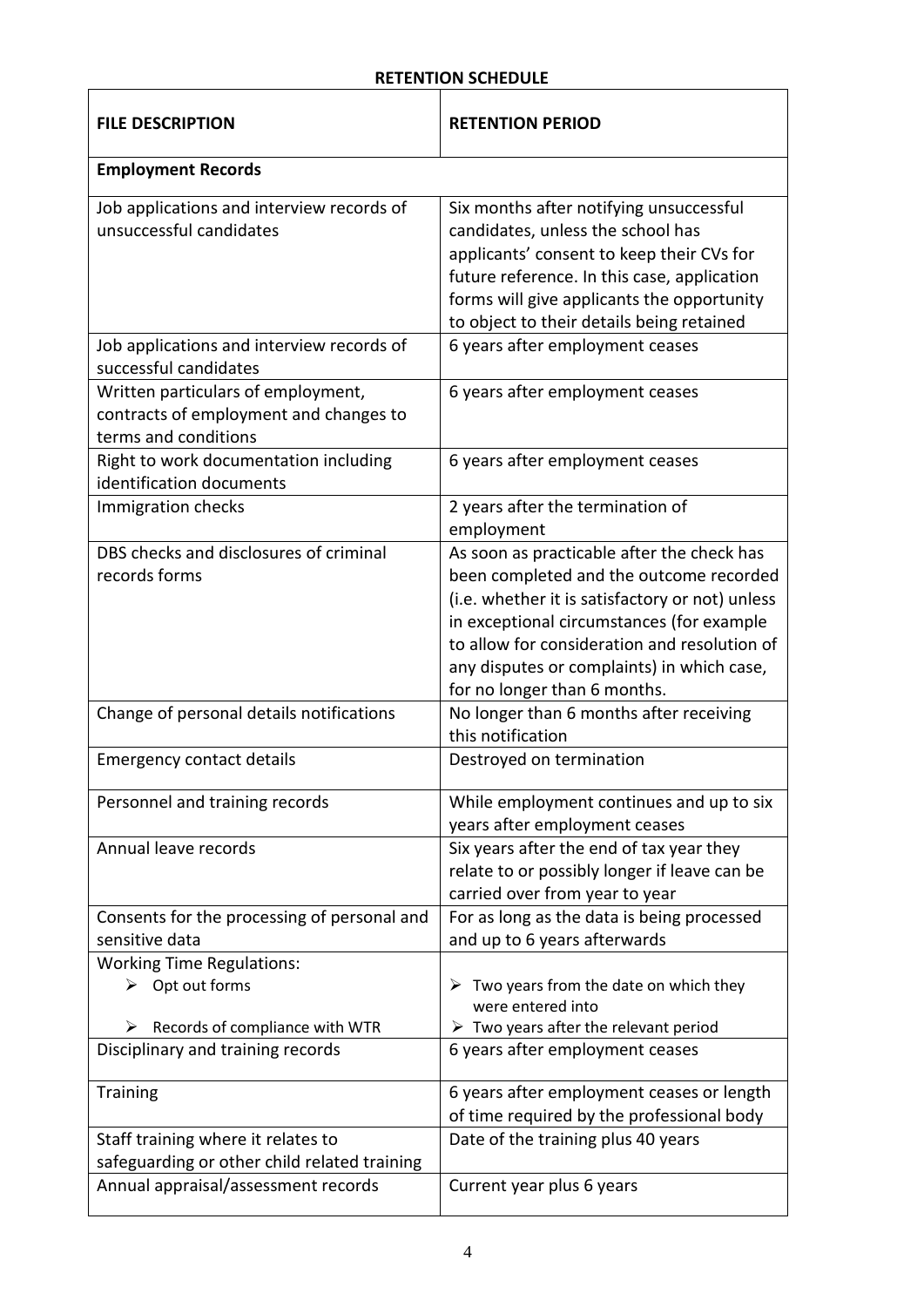| <b>Professional Development Plans</b>                             | 6 years from the life of the plan                 |
|-------------------------------------------------------------------|---------------------------------------------------|
| Allegations of a child protection nature                          | 10 years from the date of the allegation or       |
| against a member of staff including where                         | the person's normal retirement age                |
| the allegation is founded                                         | (whichever is longer). This should be kept        |
|                                                                   | under review.                                     |
|                                                                   | Malicious allegations should be removed.          |
| <b>Financial and Payroll Records</b>                              |                                                   |
|                                                                   |                                                   |
| Pension records                                                   | 12 years                                          |
| Retirement benefits schemes - notifiable                          | 6 years from the end of the scheme year in        |
| events (for example, relating to incapacity)                      | which the event took place                        |
| Payroll and wage records                                          | 6 years after end of tax year they relate to      |
| Maternity/Adoption/Paternity Leave<br>records                     | 3 years after end of tax year they relate to      |
| <b>Statutory Sick Pay</b>                                         | 3 years after the end of the tax year they        |
|                                                                   | relate to                                         |
| <b>Current bank details</b>                                       | Until updated plus 3 years                        |
| <b>Bonus Sheets</b>                                               | Current year plus 3 years                         |
| Time sheets/clock cards/flexitime                                 | Current year plus 3 years                         |
| Pupil Premium Fund records                                        | Date pupil leaves the provision plus 6 years      |
| National Insurance (schedule of payments)                         | Current year plus 6 years                         |
| Insurance                                                         | Current year plus 6 years                         |
| Overtime                                                          | Current year plus 3 years                         |
| Annual accounts                                                   | Current year plus 6 years                         |
| Loans and grants managed by the School                            | Date of last payment on the loan plus 12<br>years |
| All records relating to the creation and<br>management of budgets | Life of the budget plus 3 years                   |
| Invoices, receipts, order books and                               | Current financial year plus 6 years               |
| requisitions, delivery notices                                    |                                                   |
|                                                                   |                                                   |
| Pupil Premium Fund records                                        | Date pupil leaves the school plus 6 years         |
| School fund documentation (including but                          | Current year plus 6 years                         |
| not limited to invoices, cheque books,                            |                                                   |
| receipts, bank statements etc).                                   |                                                   |
|                                                                   |                                                   |
| Free school meals registers (where the                            | Current year plus 6 years                         |
|                                                                   |                                                   |
| register is used as a basis for funding)                          |                                                   |
| School meal registers and summary sheets                          | Current year plus 3 years                         |
| <b>Agreements and Administration Paperwork</b>                    |                                                   |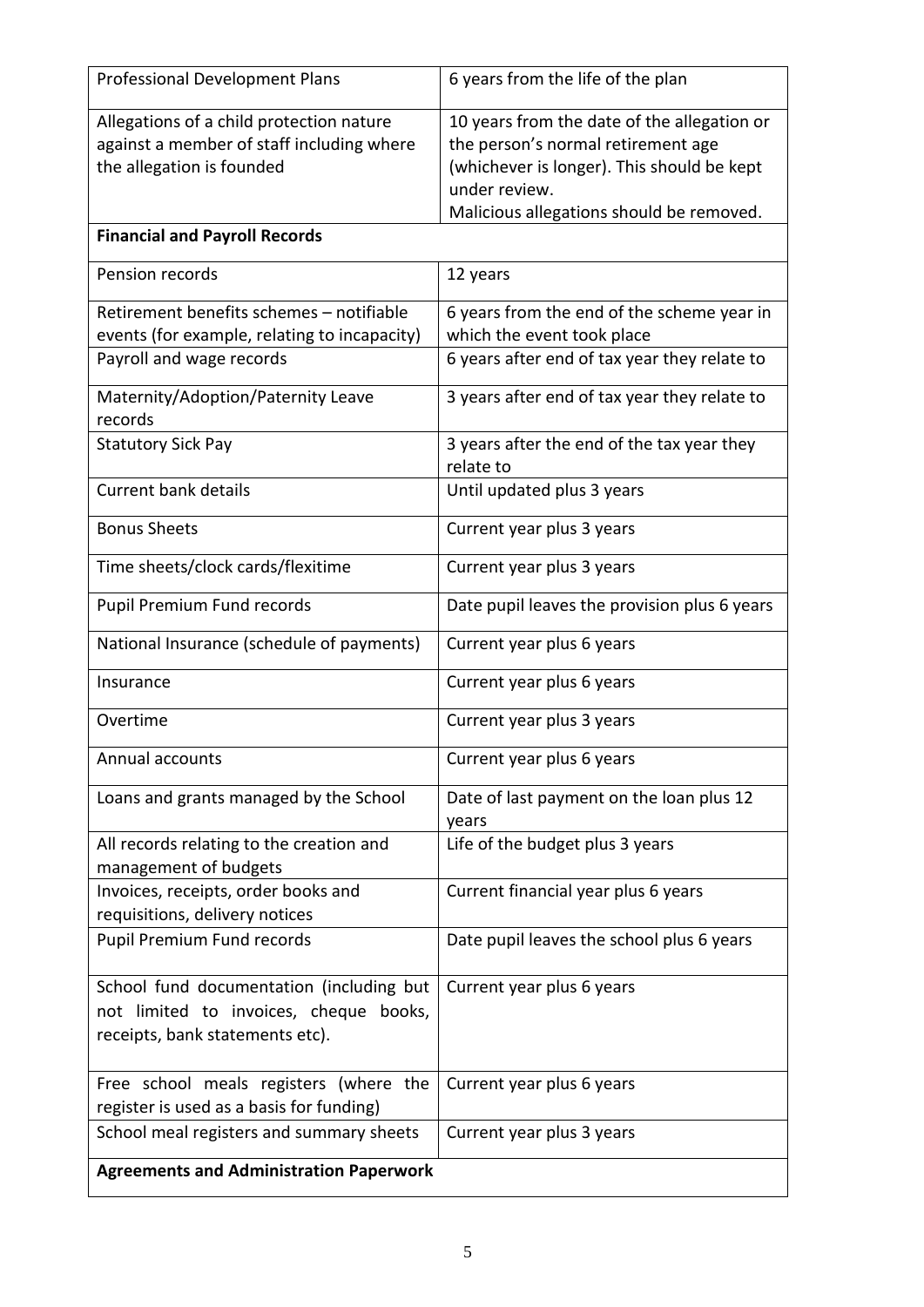| Collective workforce agreements and past<br>agreements that could affect present<br>employees | Permanently                                   |
|-----------------------------------------------------------------------------------------------|-----------------------------------------------|
| Trade union agreements                                                                        | 10 years after ceasing to be effective        |
| <b>School Development Plans</b>                                                               | 3 years from the life of the plan             |
| <b>Professional Development Plans</b>                                                         | 6 years from the life of the plan             |
| Visitors Book and Signing In Sheets                                                           | 6 years                                       |
| Newsletters and circulars to staff, parents<br>and pupils                                     | 1 year                                        |
| Minutes of Senior Management Team                                                             | Date of the meeting plus 3 years or as        |
| meetings                                                                                      | required                                      |
| Reports created by the Head Teacher or the                                                    | Date of the report plus a minimum of 3 years  |
| Senior Management Team.                                                                       | or as required                                |
| Records relating to the creation and<br>publication of the school prospectus                  | Current academic year plus 3 years            |
| <b>Health and Safety Records</b>                                                              |                                               |
| Health and Safety consultations                                                               | Permanently                                   |
| Health and Safety Risk Assessments                                                            | Life of the Risk Assessment plus 3 years      |
| Health & Safety Policy Statements                                                             | Life of the policy plus 3 years               |
| Any records relating to any reportable                                                        | Date of incident plus 3 years provided that   |
| death, injury, disease or dangerous                                                           | all records relating to the incident are held |
| occurrence                                                                                    | on personnel file                             |
| Accident reporting records relating to                                                        | Until the student reaches the age of 21       |
| individuals who are under 18 years of age                                                     |                                               |
| at the time of the incident                                                                   |                                               |
| Accident reporting records relating to                                                        | Accident book should be retained 3 years      |
| individuals who are over 18 years of age at                                                   | after last entry in the book                  |
| the time of the incident                                                                      |                                               |
| Fire precaution log books                                                                     | Current year plus 3 years                     |
| Medical records and details of: -                                                             | 40 years from the date of the last entry      |
| control of lead at work<br>➤                                                                  | made in the record                            |
| employees exposed to asbestos dust<br>➤                                                       |                                               |
| records specified by the Control of<br>➤                                                      |                                               |
| Substances Hazardous to Health<br><b>Regulations (COSHH)</b>                                  |                                               |
|                                                                                               |                                               |
| Records of tests and examinations of                                                          | 5 years from the date on which the record     |
| control systems and protection equipment                                                      | was made                                      |
| under COSHH                                                                                   |                                               |
| <b>Temporary and Casual Workers</b>                                                           |                                               |
| Records relating to hours worked and                                                          | 3 years                                       |
| payments made to workers                                                                      |                                               |
|                                                                                               |                                               |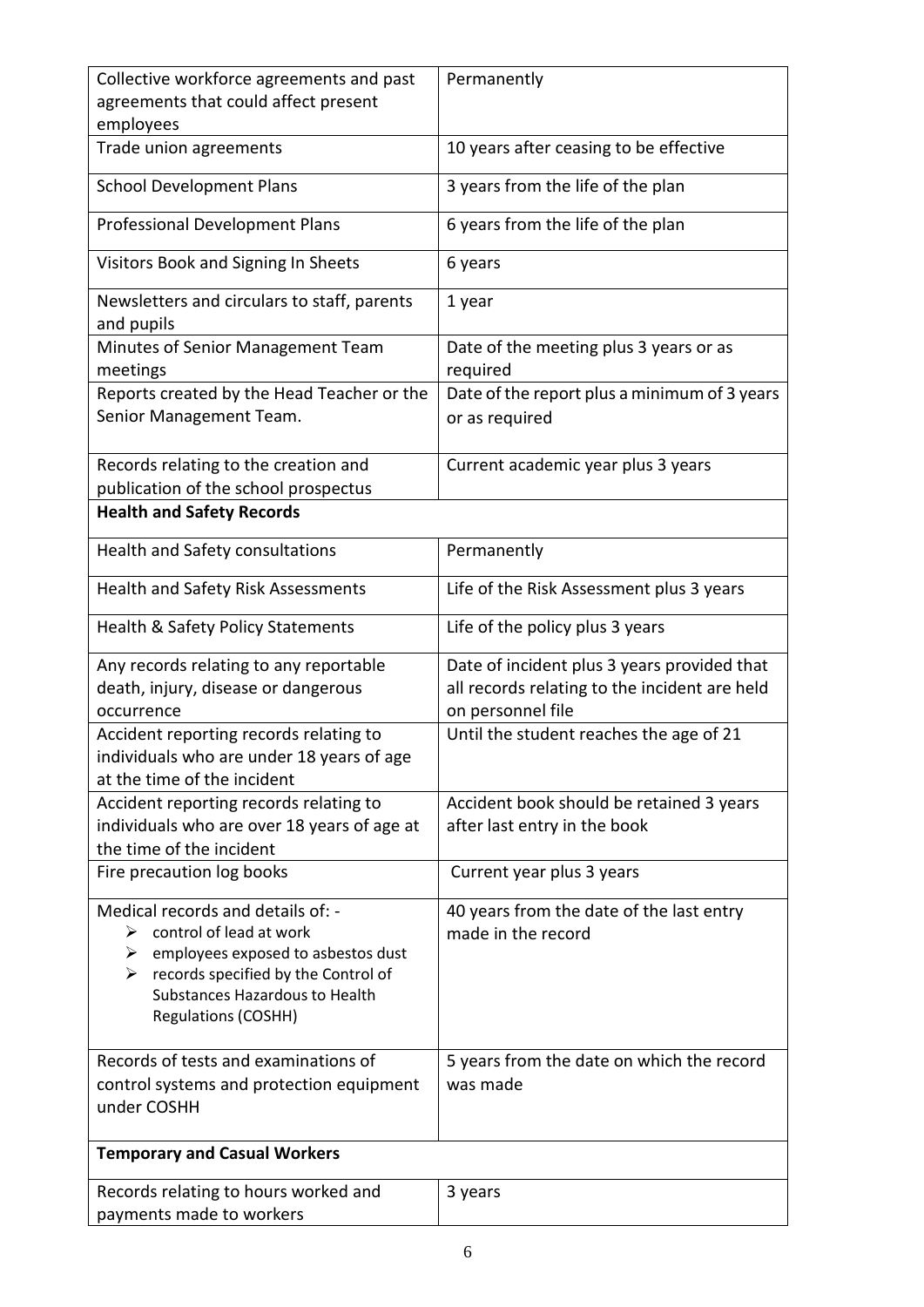| <b>Pupil Records</b>                                                                                                                                                              |                                                                                                                                                                                                                             |
|-----------------------------------------------------------------------------------------------------------------------------------------------------------------------------------|-----------------------------------------------------------------------------------------------------------------------------------------------------------------------------------------------------------------------------|
| Details of whether admission is                                                                                                                                                   | 1 year from the date of admission/non                                                                                                                                                                                       |
| successful/unsuccessful                                                                                                                                                           | admission                                                                                                                                                                                                                   |
| Proof of address supplied by parents as<br>part of the admissions process                                                                                                         | Current year plus 1 year                                                                                                                                                                                                    |
| Admissions register                                                                                                                                                               | Entries to be preserved for three years<br>from date of entry                                                                                                                                                               |
| <b>Pupil Record</b>                                                                                                                                                               | Until the student turns 25                                                                                                                                                                                                  |
| <b>Attendance Registers</b>                                                                                                                                                       | 3 years from the date of entry                                                                                                                                                                                              |
| Correspondence relating to any absence<br>(authorised or unauthorised)                                                                                                            | Current academic year plus 2 years                                                                                                                                                                                          |
| Special Educational Needs files, reviews and                                                                                                                                      | Date of birth of the pupil plus 31 years                                                                                                                                                                                    |
| individual education plans, Education,<br>Health and Care Plan, including advice and<br>information provided to parents regarding<br>educational needs and accessibility strategy | (Education, Health and Care Plan is valid<br>until the individual reaches the age of 25<br>years - the retention period adds an<br>additional 6 years from the end of the plan).                                            |
| Child protection information (to be held in<br>a separate file).                                                                                                                  | DOB of the child plus 25 years then review                                                                                                                                                                                  |
|                                                                                                                                                                                   | Note: These records will be subject to any<br>instruction given by IICSA                                                                                                                                                    |
| Exam results (pupil copy)                                                                                                                                                         | 1-3 years from the date the results are<br>released.                                                                                                                                                                        |
| Exam results (school's copy)                                                                                                                                                      | Current year plus 6 years                                                                                                                                                                                                   |
| Exam certificates (pupil copy)                                                                                                                                                    | 6 years from the date of issue after which<br>they will be returned to the relevant exam<br>board                                                                                                                           |
| Allegations of sexual abuse                                                                                                                                                       | For the time period of an inquiry by the<br>Independent Inquiry into Child Sexual<br>Abuse.                                                                                                                                 |
| Records relating to any allegation of a child<br>protection nature against a member of staff                                                                                      | Until the accused normal retirement age or<br>10 years from the date of the allegation<br>(whichever is the longer)                                                                                                         |
| Consents relating to school activities as part<br>of UK GDPR compliance (for example,<br>consent to be sent circulars or mailings)                                                | Consent will last whilst the pupil attends the<br>school.                                                                                                                                                                   |
| Pupil's work                                                                                                                                                                      | Where possible, returned to pupil at the end<br>of the academic year (provided the School<br>have their own internal policy to this effect).<br>Otherwise, the work should be retained for<br>the current year plus 1 year. |
| Mark books, Schemes of Work, Timetable,<br>Class Record Books, Record of Prep set                                                                                                 | Current year plus 1 year.                                                                                                                                                                                                   |
| Photographs of pupils                                                                                                                                                             | For the time the child is at the School and for<br>a short while after.                                                                                                                                                     |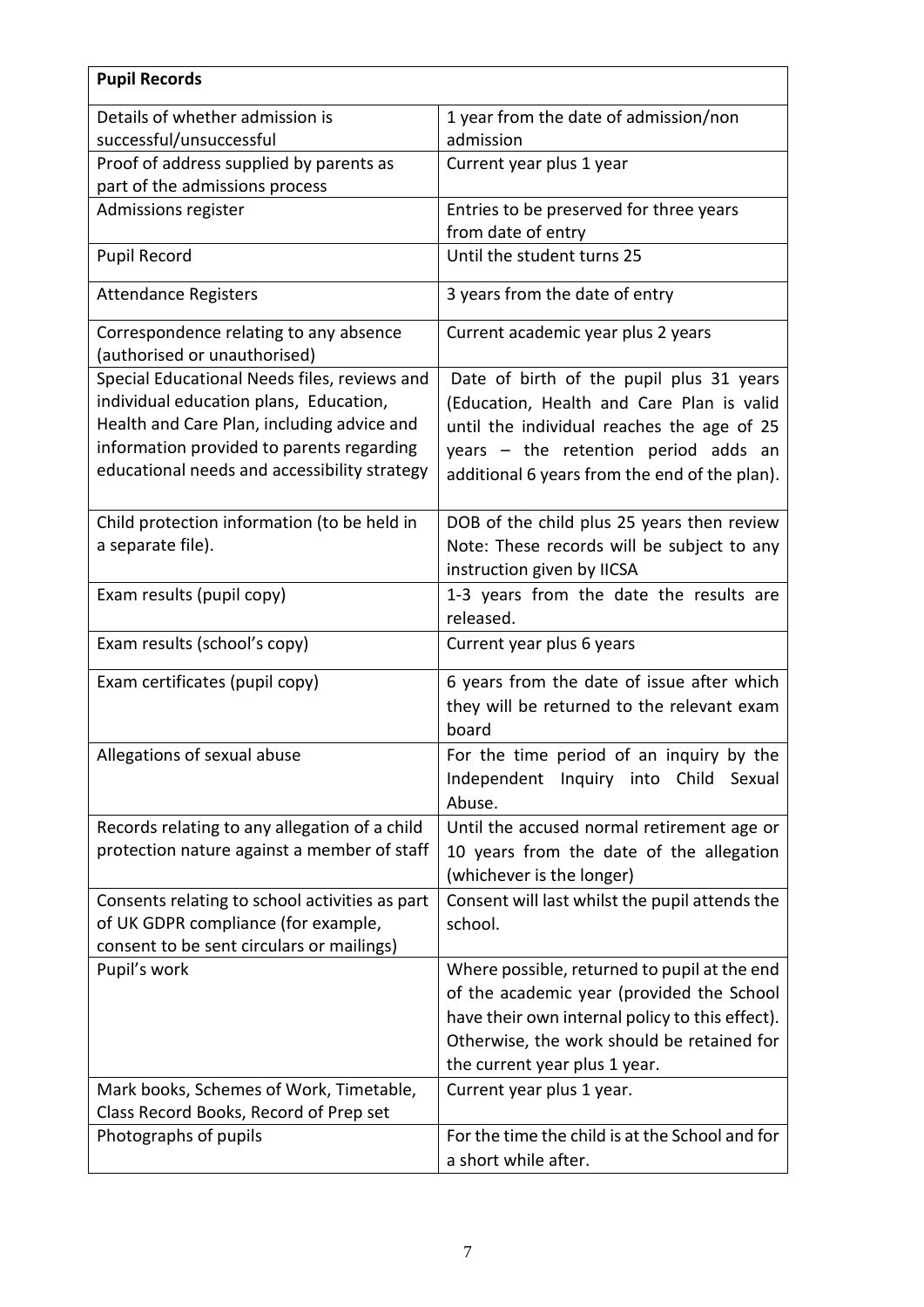|                                                                      | Please note select images may also be kept    |
|----------------------------------------------------------------------|-----------------------------------------------|
|                                                                      | for longer (for example to illustrate history |
|                                                                      | of the school).                               |
| Parental consent forms for school trips                              | End of the trip or end of the academic year   |
| where there has been no major incident                               | (subject to a risk assessment carried out by  |
|                                                                      | the School)                                   |
| Parental permission slips for school trips                           | Date of birth of the pupil involved in the    |
| where there has been a major incident                                | incident plus 25 years. Permission slips for  |
|                                                                      | all the pupils on the trip should be retained |
|                                                                      | to demonstrate the rules had been followed    |
|                                                                      | for all pupils                                |
| <b>Other Records</b>                                                 |                                               |
| Emails                                                               | Deleted emails - 30 days                      |
| <b>CCTV</b>                                                          | 30 Days                                       |
| <b>Privacy Notices</b>                                               | Until replaced plus 6 years                   |
|                                                                      |                                               |
| Inventories of furniture and equipment                               | Current year plus 6 years                     |
| All records relating to the maintenance of                           | Whilst the building belongs to the school.    |
| the School carried out by contractors or                             |                                               |
| employees of the school                                              |                                               |
| Records relating to the letting of school                            | Current financial year plus 6 years           |
| premises                                                             |                                               |
| Records relating to the creation and<br>management of Parent Teacher | Current year plus 6 years then review         |
| Associations and/or Old Pupils Associations                          |                                               |
| <b>Referral forms</b>                                                | While the referral is current                 |
|                                                                      |                                               |
| Contact data sheets                                                  | Current year then review, if contact is no    |
|                                                                      | longer active then destroy                    |
| <b>Governor Records</b>                                              |                                               |
| Instruments of government                                            | For the life of the School                    |
| Meetings schedule                                                    | <b>Current Year</b>                           |
| Minutes – principal set (signed)                                     | Generally kept for the life of the            |
|                                                                      | organisation                                  |
| Agendas - principal copy                                             | Where possible the agenda should be           |
|                                                                      | stored with the principal set of the minutes  |
| Agendas - additional copies                                          | Date of meeting                               |
| Policy documents created and administered                            | Until replaced                                |
| by the governing body                                                |                                               |
| Register of attendance at full governing                             | Date of last meeting in the book plus 6       |
| board meetings                                                       | years                                         |
| Annual reports required by the Department<br>of Education            | Date of report plus 10 years                  |
| Records of complaints made to Governors                              | Major complaints: current year plus 6 years.  |
| (and associated investigations)                                      |                                               |